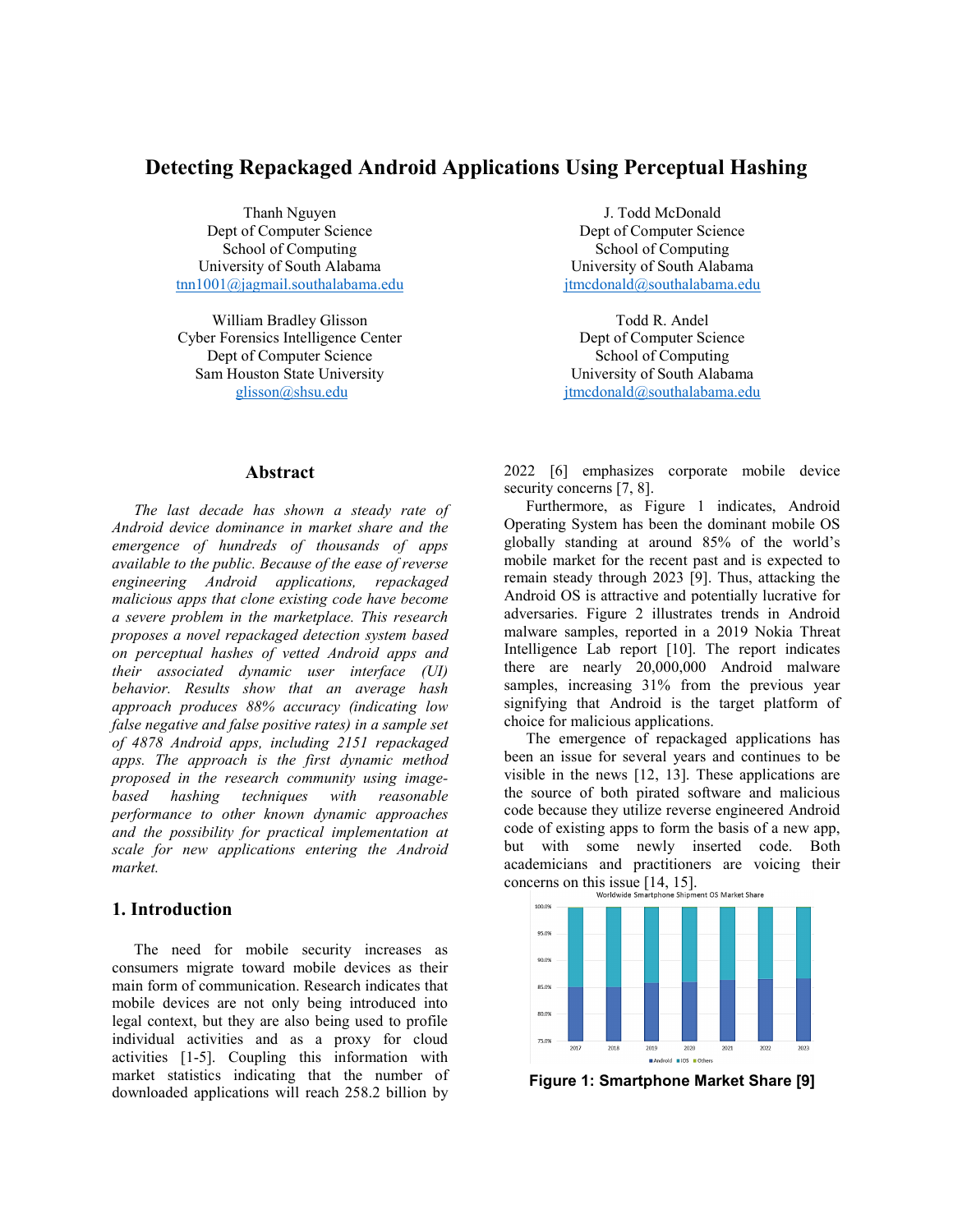

### **Figure 2: Android Malware Growth [11]**

On the industry side, Trend Micro in 2014 issued a report highlighting several instances of cybercriminal activity targeting industries such as banking, gaming, and communications [14]. The study detailed: 1) South Korean banking apps with Trojanized versions used for phishing attacks, 2) the malicious repackaging of the classic Flappy Bird app (which was downloaded 50 million times), and 3) over 100,000 downloads of the repackaged version of Blackberry Messenger from the Google Playstore one of the most popular instant messaging apps [14].

More recently, Nguyen et al. [15] demonstrated the complete ineffectiveness of commercial and open-source anti-virus Android apps in detecting a malicious repackaged application (Snapchatz). Li et al. [16] in a 2019 survey-based study also highlighted the shutdown by federal authorities of alternative Android market places because of app plagiarism (repackaging or cloning) [17]. The same survey [16] also recounted reports by Ustwo Games that only 5% of the Android installations for one of its more popular games were legitimate (as in paid for, and not repackaged or cloned).

Academic researchers have observed the emergence of repackaged applications into the market for some time, with a study by Zhou and Jiang [18] reporting that 80% of Android malware is actually repackaged. The predominance of repackaged apps and their effect on the Android user community has thus spurred considerable study, as researchers continue to look for better methods for detecting repackaged applications and techniques for code cloning or reuse detection. As Li et al. [16] report in a recent survey, a six-year window has produced 57 different proposed approaches, most of which involve the use of static techniques based on code similarity or heterogeneity. Static techniques are most negatively affected by code obfuscation and could be completely defeated by packing whereby the code base is encrypted until execution. Likewise, most of the studied techniques in Li et al.'s [16] survey do not scale to millions of apps or are evaluated on private datasets.

This paper presents a novel method for detection of repackaged applications that can integrate

seamlessly into current application screening approaches such as Google Bouncer or with thirdparty markets. The approach is dynamic and relies on visualizing component behavior of normal, vetted applications and comparing those to behaviors of submitted applications to a marketplace. The unique aspect of this approach relies on the emulation of Android apps so that their user interface interactions are exposed. During emulation, screenshot images are captured and then compared against known good applications. Novel use of visual (perceptual) hashing is incorporated into the framework whereby similarity of application screenshot images can be computed. A malicious, repackaged app that has UI images with too much similarity to known UI images becomes the basis for detection.

The remainder of this paper details further background about the state of the art in repackaged app and code cloning detection in Section 2. Section 3 describes the perceptual hashing methodology, of which three different versions of the algorithm are compared for effectiveness. Section 4 details the experimental approach and data sets used, while Section 5 discusses the experimental results. As a contribution, this research provides: 1) The first known method to leverage UI image analysis as a detection basis, completely avoiding the need for code or data examination; 2) A dynamic detection approach based on average hashing with comparable performance to other known dynamic techniques, producing 88% accuracy on a publically available data set; and 3) A scalable method and framework which could be easily integrated into marketplace vetting approaches, providing an alternative approach to exiting static triage techniques.

# **2. Background**

The influx of mobile devices and applications is pressing the need for mobile security research. Android applications are deployed in an Android Package Kit (APK) format, which relies on traditional ZIP compression [19]. Repackaging is a predominant threat because malicious reverse engineering of APK files is relatively easy given standard open source tools that are readily available [16]. In the traditional attack model, repackaged apps are used primarily to insert ads that redirect advertisement revenue [20, 21] or to insert malicious code on top of benign code that will be spread by unsuspecting end-users [22].

Furthermore, researchers have investigated the use of code cloning as a means to identify malware families in repackaged apps by detecting similar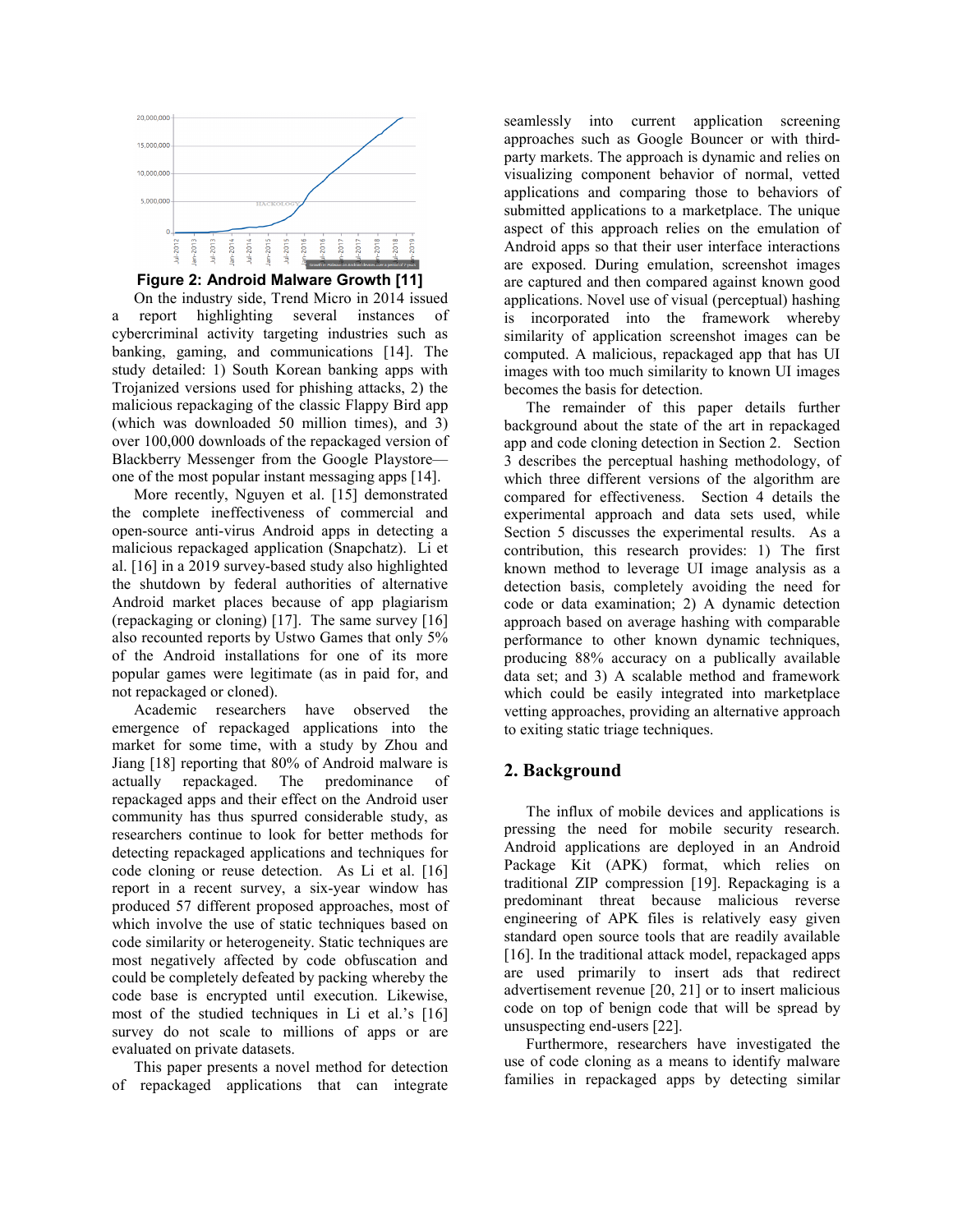functions or methods used by previous malware generations [16]. Both areas of research (repackaged and code cloning detection) are briefly summarized in the following sections. Malware detection approaches are broadly categorized as static and dynamic, whereby static approaches use parts of the APK file itself without running the application and dynamic approaches require some type of sandbox or emulation environment to execute the Android app for collection of data [15].

# **2.1. Repackaged Application Detection**

Repackaged applications remain a common source for Android malware distribution because of the ability of the malware to hide dormant in the background attached to fully functional applications [16]. This provides stealth for the malware as there is no indicator of malware being installed for the enduser. Hence, researchers are investigating methods for detecting repackaged applications as revealed by a 2019 study [16]. This study documents a systematic literature review of repackaged detection research. Table 1 provides a summary from the reported results of the study, which covered 57 papers from 2012- 2017 related to Android cloning, plagiarism, reusing, piggybacking, camouflaging, and repackaging.

| <u>wwie in indeed with editional</u> |               |         |
|--------------------------------------|---------------|---------|
| <b>Approach Category</b>             | <b>Papers</b> | Dynamic |
| Similarity computation               | 12            |         |
| Runtime monitoring                   |               |         |
| Supervised learning                  |               |         |
| Unsupervised learning                |               |         |
| Symptom discovery                    |               |         |
| Total                                |               |         |

**Table 1: Research Summary [16]**

As Table 1 indicates, Li et al. [16] divide repackaged detection approaches into five categories. By far, the majority of research has focused on static similarity analysis of bytecode or resource files included in an Android APK. The proposed dynamic technique described in our paper is unique from all prior approaches studied in Li et al.'s [16] review because it uses runtime emulation to generate images of the Android app during dynamic execution. Of the published studies using similarity computation and supervised learning [16], five used dynamic techniques that included analysis of layout group graphs, HTTP distance, user interfaces [23], system call sequences, and runtime API invocations. Of the runtime monitoring techniques (which are all dynamic), the analysis covered execution traces, virtualized protection, package naming, and watermarking [24, 25]. Watermark approaches [24, 25] differ in that they introduce prior known data either in the manifest file or in the code itself that can be recovered by execution or real-time examination of the application: the proposed perceptual hashing technique described in this paper does not require alteration of original APKs.

User interface analysis proposed by Soh et al. [23] also differs from the perceptual hashing approach described in this paper because it translates screen activity to a corresponding XML format and then analyzes XML data. Soh et al. [23] also point out that obfuscation preserves the semantics of I/O behavior and thus user interface look-and-feel. The appeal of repackaged apps is likewise that they actually look like some original, well-known app [15]. A contribution of our perceptual hashing research also points to the feasibility of generating dynamic data based on input generation, which Soh et al. [23] observed was a hard problem to automate.

Other prior research points to the applicability of the perceptual hashing method described in this paper as a potential triage approach for realistic marketplace environments. For example, Lindorfer et al. [26] developed AndRadar, a framework for crawling third-party markets and detecting malicious applications. The researchers exhaustively crawled 16 third party markets between the time frame of June and November 2013. Findings indicated that the majority of third party market applications are adaggressive applications and contained a fair number of malicious applications. Out of 20,000 crawled applications, 1,500 were found to be malicious in behavior.

Zhou et al. [27] performed a systematic study on six Android third-party marketplaces, and their findings indicate that it is common to find repackaging of legitimate applications. Based on this, the researchers proposed DroidMOSS, an application similarity system utilizing fuzzy hashing techniques to produce a similarity score. Fingerprints, in this case, were based off feature extraction techniques that utilize meta-data inside of the Android application. Results indicate that 5 to 13% of apps hosted on these third-party websites were repackaged [27]. Furthermore, manual investigation indicated that the majority of these applications were changed with ads to redirect end-users to targeted sites that generate revenue for the adversary. The other major threat, of course, is that additional code can include other implanted malicious code, backdoors, or ransomware.

Static detection techniques also include utilizing APK application resource files [28] that require pairwise application comparison. Researchers found that the Google Play store has application similarity of around 10.31% and third-party market such as androiddrawer have similarity percentage of around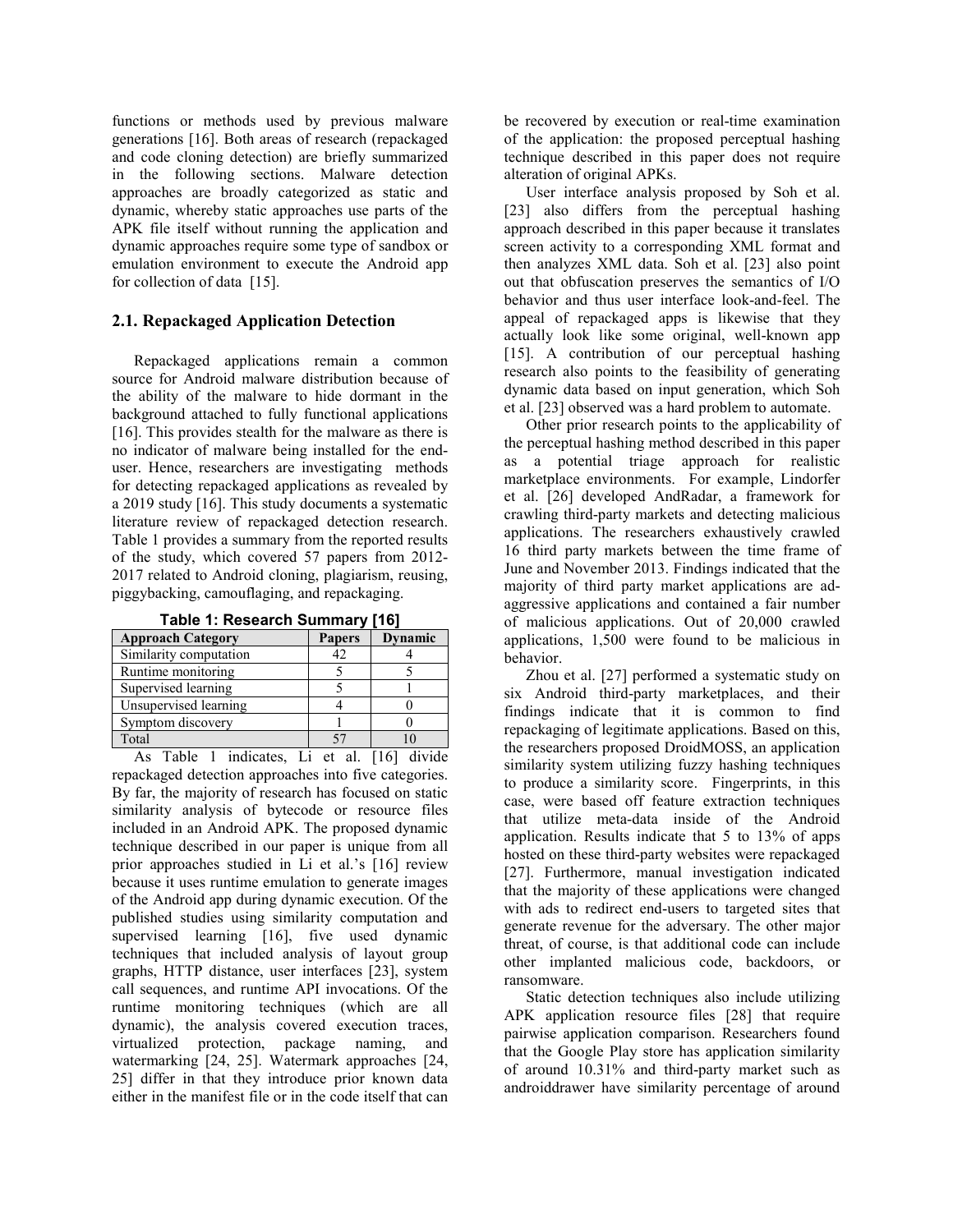16.16% based off 550,000 application analyzed [28]. AnDarwin [29], a scalable framework that analyzes Android applications for plagiarism, was used to analyze 265,359 applications in various markets and identified 36,106 as repackaged or rebranded applications with 88 new variants of malware discovered.

## **2.2 Code Cloning and Reuse Detection**

As Tian et al. [30] point out, similarity-based detection for repackaged malware faces quadratic complexity for the number of apps analyzed, making such techniques less appealing for large-scale screening. Past published research on generalpurpose static Android malware detection has included techniques that analyze permissions, code hashes, API dependencies, control flow patterns, Android intents and activities, resources, and even code entropy [16]. Tian et al. [30] observe the reason many techniques are not fully effective is that analyses are performed on the entire app, which is some mixture (normally 80% or more) of the original code with some additional malicious code or manipulated advertising. Presence of benign code in repackaged apps can thus dilute features generated by malicious code, which results in high false negatives or missed detection, and researchers have found that a majority of false negatives are caused by repackaged malware [31].

Code cloning and reuse detection provide an alternate static means to identify repackaging, and relevant work is highlighted here for completeness, all of which are referenced in the study by Li et al. [16]. Bari et al. [32] define code cloning as the coping and modifying of a code block. Su et al. [33] denote the challenges in detecting code clones based on behavior analysis. Ideally, we want to be able to detect not only static code cloning but also code blocks that do not match but operate in the same manner. In its current state, behavioral code clone detection utilizes functional equivalence of inputs and outputs to classify code clones. The researchers [33] argue that advances in dynamic code clone detection can increase general behavioral code clone detection: thus this research provides a new technique with potential for future study that can enhance ongoing research in clone detection.

For mobile code cloning, Juxtapp [34] provides indicators of buggy code, evidence of significant code reuse, or code blocks, which are instances of known malware. Results from 58,000 Android apps indicate there were 463 instances of confirmed buggy code reuse and 34 instances of known malware instances and pirated variants of paid apps. NiCad

[22] is a near-miss clone detector that functions by extracting the Java source code from apps to create code signatures. Results show that NiClad can detect 95% of previously known malware clones and pinpoint them to certain malware family based on clone detection. ViewDroid [35] profiles interactions between users and apps (called view graph) to deal with the problem of obfuscated code in repackaged applications. View graphs thus capture user navigation behavior and generate birthmarks that could then be compared against candidate apps: the proposed method in this research essentially represents the analysis of birthmarks as well, but the birthmark is fully captured in real use interface images. Tian et al. [30] focus on detection using code heterogeneity features to improve the performance of traditional methods and achieved a low false negative rate of 0.35% when evaluating malicious apps and a false positive rate of 2.96% when evaluating benign apps.

# **3. Perceptual Hashing Methodology**

Dynamic detection avoids many of the issues with static analysis. However, all dynamic techniques require the execution of the target code. Dynamic approaches, like the perceptual hashing approach evaluated in this research, overcomes the difficulty of obfuscation, encrypted files, and virtualization. This research specifically focuses on the usefulness of the approach to detect repackaged apps, and so is not evaluated against all categories of Android malware.

Due to the extensive data set of images inside an APK, it is difficult to compare and fingerprint each image. Cryptographic hash functions can be used for integrity, checking the exact duplicates of an image [36]. However, a slight change in a bit in the data can cause major variation in the hash. This is called the avalanche effect, where a change in a small set of data causes a dramatic change in the hash [36]. Thus, it is not possible to distinguish images similar to one another. For example, changes in size, rotation, pixel modification, etc. will cause the hash to change completely.

A perceptual hash is a fingerprint for multimedia to derive various features of its content [37, 38]. Unlike cryptographic hash functions which rely heavily on slight changes in the media to produce an entirely different hash, perceptual hashes produce "close" hashes depending on the amount of change involved. Thus, a cryptographic hash function is used to measure whether two images completely match, whereas a perceptual hash generates a fingerprint that can be compared using hamming distance to measure image similarity. Figure 3 illustrates a perceptual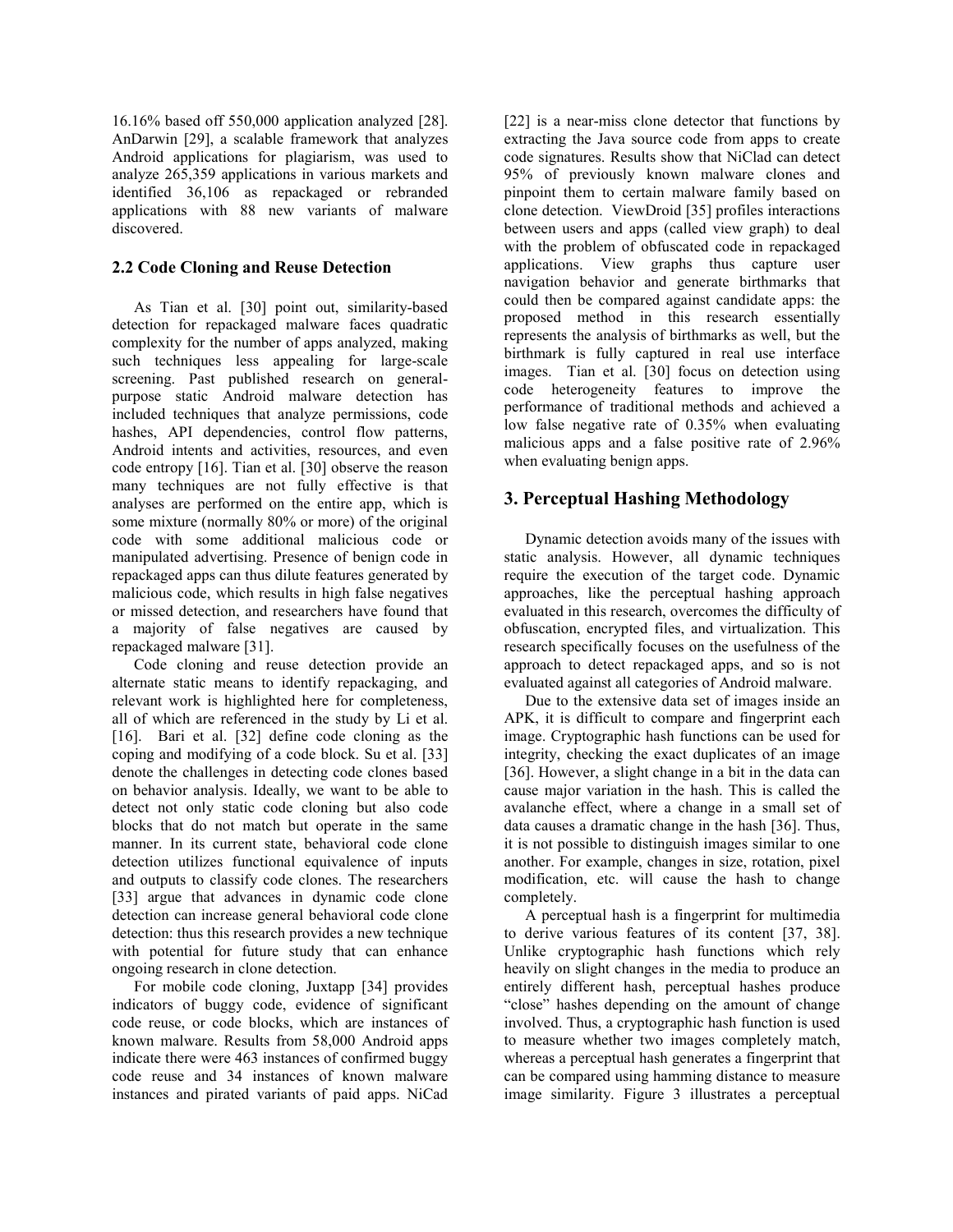hash on a traditional image (3-a) as well as a screenshot of an Android mobile app (3-b). In both cases, an original image is reduced in size to some standard dimension (8 x 8 pixels for example) and then recolored typically to grayscale. Further calculations are done on these reduced images to produce perceptual hash fingerprints.

Thus, perceptual hashes can be used as a metric to determine image similarity. The primary three perceptual hashes that are widely used are average hashing, perception hashing, and difference hashing. **Average hashing** [37, 38] is the simplest form of a perceptual hash. The method involves taking a picture and changing it to grayscale and reducing the picture to an 8x8 pixel size. Each pixel is then used to generate an average pixel value. Lastly, the hash is generated by comparing each pixel value to the average to generate a 64-bit hash. **Difference hashing** is similar to average hashing, but it relies on gradient change rather than average pixel greyscale for generating the hash [39]. The algorithm starts by converting the image to grayscale. Next, the image is downsized to an 8x8 square of gray values. The row hash is calculated for each row from left to right. An output of 1 is generated if the next grayscale value is greater than or equal to the previous one. Otherwise, a 0 bit is calculated if the value is less than. Finally, the bits are concatenated to generate the final hash.



**Figure 3: Example Perceptual Hash Images**

**Perception hashing** relies on a discrete cosine transform (DCT) instead of the average greyscale [39]. The algorithm operates in the following manner:

- 1. Reduce Image Size: The image is reduced to a 32x32.
- 2. Reduce Color: The image is converted to grayscale to simplify computation.
- 3. Compute the DCT: The DCT separates the image into a collection of frequencies and scalars.
- 4. Computing Average Value: The DCT mean is calculated.
- 5. Further reduce DCT: Each bit of the 64-bit hash is set to 0 or 1 depending on whether each of the 64 DCT value is above or below the average value.
- 6. Construct Hash: The bits are concatenated to make a 64-bit hash.

# **4. Experimental Data and Approach**

The approach in this research will apply perceptual hashes to dynamic screenshots of Android apps that are extracted via a custom processing engine. The goal of the experiments is to validate the effectiveness of perceptual hash (pHash) algorithms in identifying fake repackaged apps when the original application has been previously recorded [38]. A dataset of 576 trusted applications from the Google Play Store was selected and verified that they are virus-free using VirusTotal. Once the application set is crawled from the Play Store, it is processed using an Android VM Sandbox that supports dynamic screenshot captures of its UI components. Furthermore, the certificate and version info are extracted from the APK. This app collection forms the baseline images for further evaluation. Figure 4 depicts the experimental environment created for this research.



**Figure 4: Image Collection Environment**

Each trusted (benign) application is processed through the sandbox environment for analysis, which exercises the application and creates one or more screenshots. Captured screenshots are processed through the perceptual hash function and stored in a JSON database along with the application's APK, version info, and certificate. These screenshots of the UI components act as the dataset for repackaged and clone detection.

The test dataset consists of pairs of 2,151 repackaged apps obtained from AndroZoo [40]. AndroZoo is a growing collection of Android APK collected from various sources that contain pairwise original apps and a repackaged app version. The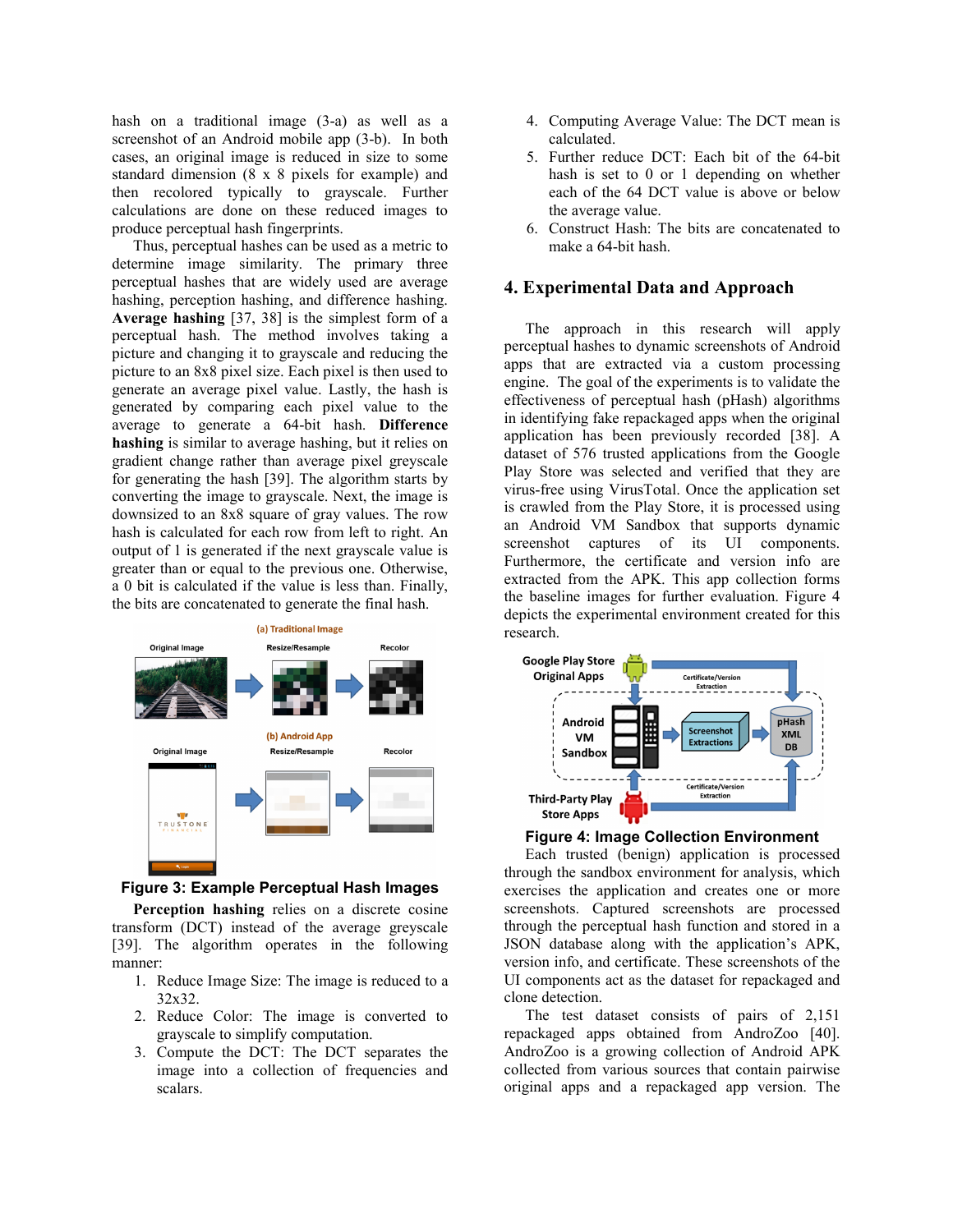original app becomes part of the trained benign data set. The repackaged app is used to test the effectiveness of different versions of the perceptual hash algorithm.

## **4.1 Architectural Framework**

Dynamic analysis is performed by utilizing a sandbox environment. Specifically, the research leverages the capabilities of DroidBox [41] to fit in architecture for conducting perceptual hash experiments. DroidBox was developed to offer dynamic analysis of Android application and offers a wide range of capabilities, including hashes for analyzed packages, network traffic, and file read/write operations among others. This research leverages the sandbox part of the DroidBox emulator image that automates the installation and startup process for Android applications. Other emulators could have been chosen, such as Android's own AnroidStudio [19] or more popular PC-based applications such as Archon, Bliss, Bluestacks, or Droid4x [42], to name a few. DroidBox was chosen for its ease of setup in Linux environments, ease for automating dynamic launching of APKs, ability to connect via virtual networking, and its rich set of analysis tools geared for capturing network traffic, file read and write operations, information leaks, and circumvented permissions [41]. The native tools provided by DroidBox were envisioned to provide additional data extraction capabilities for correlating detection of repackaged apps, but future work will focus on use of other emulation possibilities as DroidBox is no longer being updated.

DroidBox required patching to allow for screenshot capabilities and execution of the pHash functions to create signatures of the application's layout. Furthermore, Droidbox only allows for one application to be run at a time. To extend this capability, a Docker container was created to run the patched DroidBox. This Docker container, in conjunction with a batch script, allowed the automation of the dynamic analysis for Android apps from the test set of benign and infected apps.

Figure 5 provides a deployment diagram of the execution platform used to conduct experiments. A Dell Precision T5600 Workstation with 128 GB of memory and 2.30 GHz, Intel Xeon processor, was utilized for all experiments. Ubuntu 16.04 operating system installation was used as a Docker container that executed DroidBox and an Android emulator.

The architecture required five different steps to generate experimental data. First, DroidBox came prepackaged for the Android 4.1.1 release. Thus, to insert new functionality into the script, a custom

Python script was developed to patch DroidBox to provide an experimental version for this research.

Step two of the process involved the creation of a Docker container that is used to execute DroidBox. This consisted of creating a DockerFile that specified the build instructions for the container which included: 1) Ubuntu 14.04 environment, 2) commands for *tinydb*, *pillow*, and *imagehash* libraries, 3) *Android SDK* and *Android 4.1.2*  emulator, 4) SSH to forward logs and traffic to the emulator system, and 5) a VNC library to allow control of the emulator screen. The third step involved running the DroidBox Docker container to automate mass, dynamic analysis of APKs.



#### **Figure 5: Experimental Architecture**

In step four, generated perceptual hash data. During runtime of the sandbox, *adb tool* and *monkey tool* were utilized in DroidBox for getting status updates of the Android emulator. To begin image collection, the *monkey tool* instantiated the APK and timed screenshots were taken with the *adb* command. Images were stored on the host machine every five seconds. The ImageHash [43] library was utilized to generate the average hash, perception hash, and difference hash. The hashes were then inserted into a centralized *tinydb* database in JSON format.

As the fifth and last step before analysis of image hash data, the data were pre-processed to ensure reliability. Hashes were obtained for the main android display screen and the error screen if an application crashed. All three databases were then scanned for images matching the two-pre-processed hashes. This ensured that the dataset does not contain any error samples. Repackaged applications that were not processed in the benign data set were removed to ensure valid training pairs for an accurate prediction.

## **4.2 Evaluating Perceptual Hash Functions**

To calculate the effectiveness of each perceptual hash function, the best threshold for the hamming distance is calculated to provide the highest accuracy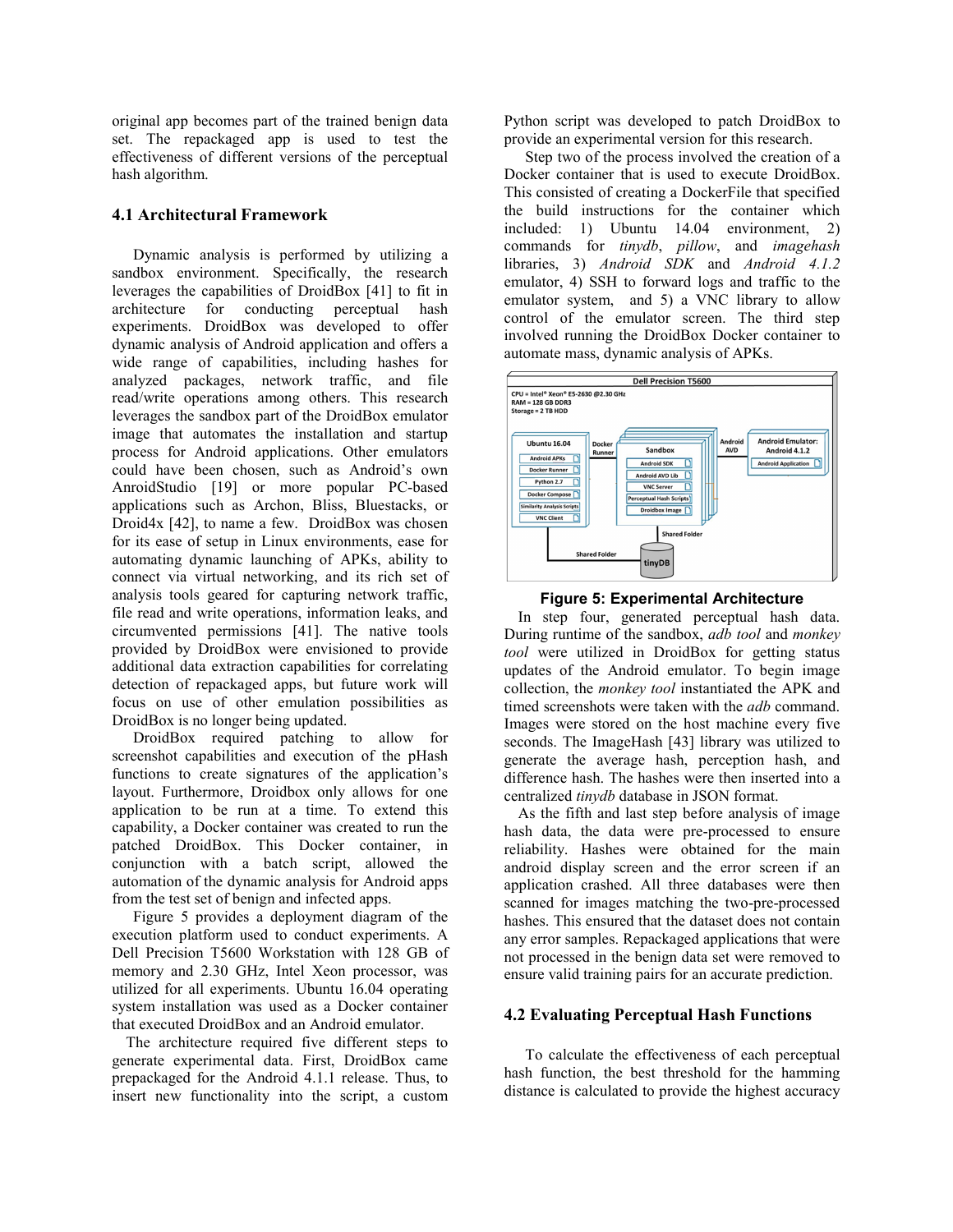in detecting matching images in the image data set. First, the repackaged data set is processed against the trained benign dataset that has a matching corresponding APK. The accuracy of each hash algorithm is then generated with its corresponding hamming distance between 1 and 16. For purposes of the experiment, anything above a hamming distance of 16 was considered too big of a distance and indicated a mismatch. This process was repeated for the set of benign applications not in the training set (downloaded from Google Play store) so that a true negative assessment could occur. Table 2 provides a summary of terms, definitions, and calculations used in reporting accuracy measurements in Section 5 (TP, TN, FN, FP, TPR, FPR, TNR, ACC).

**Table 2: Accuracy Measurements**

| <b>TADIC L. ACCUTACY INCASULCITIONS</b> |                                                     |  |
|-----------------------------------------|-----------------------------------------------------|--|
| <b>TP</b>                               | True positives: Repackaged app correctly classified |  |
| TN                                      | True negative: App correctly classified as benign   |  |
| <b>FP</b>                               | False positive: Benign app classified as malware    |  |
| FN                                      | False negative: Repackage app misclassified         |  |
| <b>TPR</b>                              | TP Rate = Sensitivity = $TP/(TP + FN)$              |  |
| <b>FNR</b>                              | $FN$ Rate = $FP/(FP + TN)$                          |  |
| <b>TNR</b>                              | TN Rate = Specificity = $TN/(TN + FP)$              |  |
| <b>ACC</b>                              | $Accuracy = TP + TN/(TP + TN + FP + FN)$            |  |

## **5. Experimental Results**

The experimental phase consisted of evaluating the three different proposed types of perceptual hashing algorithms: average hash, PHash (perception hash), and DHash (difference hash). Effectiveness in detecting repackaged apps relies on similarity scoring that assesses the closeness of dynamically visualized app layouts. In total, 2,151 benign apps paired with 2,151 repackaged apps along with 576 benign apps were analyzed. A set of screenshots for the first one minute of the application run-time were generated for each application. The evaluation criteria for measuring effectiveness includes calculation of the optimal hamming distance for the most accurate detection of repackaged applications while also having a low false-positive rate in benign applications.

## **5.1 Average Hash Results**

Average hash produced the best results out of the three perceptual hashing algorithms. Figure 6 displays the results for the average hash with corresponding hamming distances. The results showed that TPR increases as hamming distance increased until a breakpoint of 10. Furthermore, a faster drop in TPR is seen with an increase in hamming distance of 14. TNR for benign apps showed its best results at a lower hamming distance. The results indicate that at a hamming distance of 1, there were 72 apps that matched 100% with a benign app in the data set. This can be due to an application taking a basic template or form layout from the Internet. As hamming distance increased, TNR steadily decreased as well, with more applications being falsely detected. From the analysis, a hamming distance of 10 provides the most accuracy for detecting repackaged applications using the average hash algorithm.



**Figure 6: Average Hash Accuracy**

### **5.2 Perception Hash**

Results show that the perception hash produced the least accurate results for repackaged detection. Figure 7 displays the results for perception hash with its corresponding hamming distance. The analysis shows that perception hash follows the same trend as an average hash. The increase in hamming distance correlated with an increase in TPR until a critical point at a hamming distance of 11 and 12. TNR followed the same trend as in average hash. As hamming distance increases, TNR steadily decreases. The analysis shows that a hamming distance of 11 or 12 gives the best accuracy for TP and TN.

One potential reason for the poor performance of this algorithm may stem from the fact than an image that matches a wrongly identified benign sample pair is classified as a false negative. In addition, each screenshot contained the Android OS top and bottom taskbars. These may have potentially increased the similarity of each sample pair. Thus, this algorithmgenerated many more pairs of applications that were similar to the repackaged APK, causing a higher false-negative rate.

## **5.3 Difference Hash**

Figure 8 displays the results for the difference hash. Difference hash works very similar to the average hash but utilizes its neighbors' gradient for computation of its hash [37, 38]. Thus, it was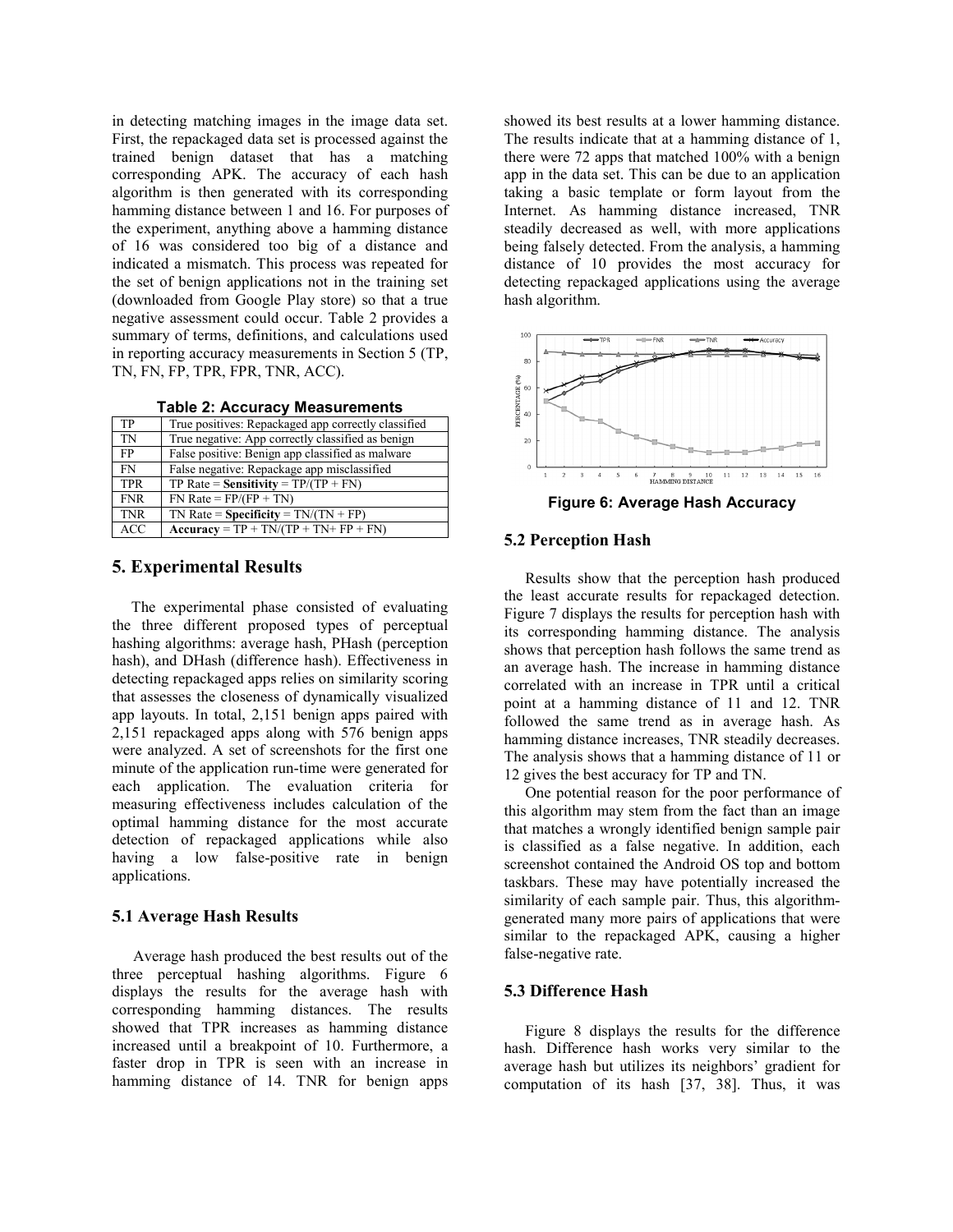expected to show similar results to the average hash. However, the results were relatively close to the accuracy of perception hash. This is due to the accuracy of the algorithm. The algorithm is expected to find more similar benign apps that are not in its designated repackage pair; thus, this counts as a false negative and resulted in a lower TPR. Furthermore, the gradient of the android main interface is very static and dark in nature already. This may result in a higher similarity score for each image comparison. TNR follows the same trend of decreasing in relations to the increase of hamming distance.





**Figure 8: Difference Hash Accuracy**

## **5.4 Comparative Summary and Evaluation**

Based on the results, the average hash is the most effective perceptual hash algorithm for detecting repackaged app. Figure 9 summarizes the overall findings of the experiment. To increase the effectiveness and accuracy of future iterations, we will take into account cropping out the main UI. Furthermore, there is an application that utilizes a URL to load form layout, which tends to lower the TPR. A repackaged app can simply change the URL to a designated website and completely change the whole form layout. Future research using perceptual hashing of UI images will need to take this into account.

Figure 10 displays the receiver operating characteristic (ROC) curve for the three approaches, where transition points correspond to hamming distances of 1-16. As a whole, the average hash

approach had the highest number of hamming distances with the highest TPR and lowest corresponding FPR. For all three approaches, hamming distances of 10-12 produced the highest accuracy, highest TPR, and highest TNR.





False Postive Rate (%)

In comparing the perceptual hashing approach to other dynamic approaches, the user interface analysis proposed by Soh et al. [23] reported results on a dataset of 521 paired apps (benign and a repackaged version), whereas we examined 2,151 pairs and an additional 576 benign apps. Researchers reported an FNR as low as 0.8% [23] whereas the best perceptual hashing approach (average hash) generated an FNR as low as 11%.

# **6. Conclusions and Future Work**

The primary goal of this research is to evaluate and implement a scalable and dynamic analysis technique for sandboxing Android applications. The primary goal of the sandbox environment supports generating and extracting live screenshots of Android apps, generating result outputs as perceptual hashes, and storing them in a database. To this end, the research successfully implemented a scalable Docker container. Our final dataset consisted of 2,151 benign app pairs, 2,151 repackaged app pairs, and 576 benign apps. Our findings indicate that average hashing produced the best accuracy rate compared to perception and difference hashing. The findings show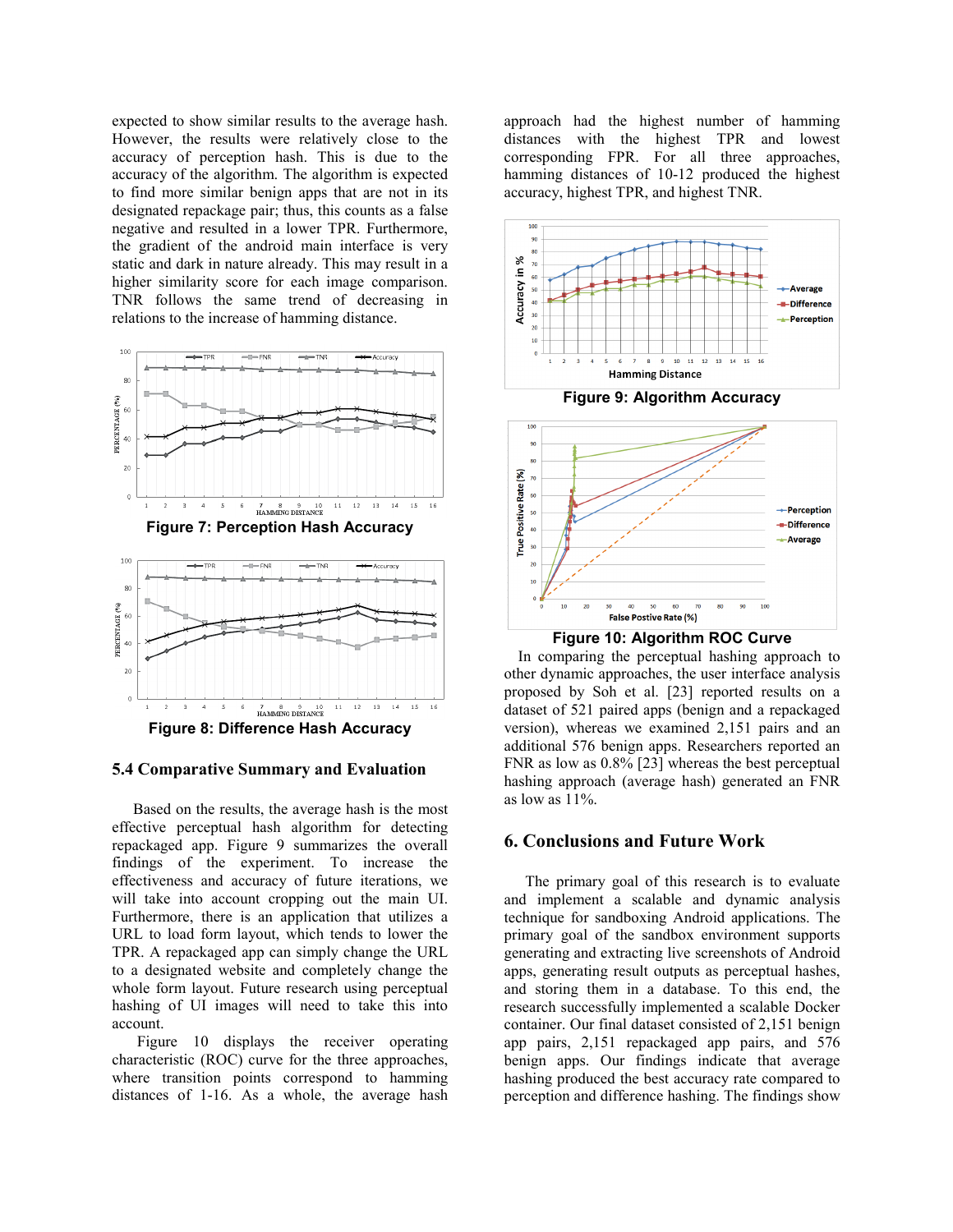that with a hamming distance of 10, it is able to match the repackaged app to its benign pair with an accuracy rate of 88.16%.

The experimental framework and results show the practical possibility of implementing a perceptual hashing approach using available tools, software, and emulation environments. In particular, the use of image hashing as a basis for high accuracy classification appears to be a viable starting point for future triage techniques. Future work will focus on better pre-processing of screenshot images to eliminate universal similarities across all Android apps such as the main UI features and elimination of form layouts that can be configured by malicious repackaged apps. To keep up with rapidly changing Android AVD versions, future work will also consider more adaptable sandbox environments beyond DroidBox and the potential use of PC-based analysis tools and sandbox emulators for image generation and capture.

# **7. References**

[1] Grispos, G., W.B. Glisson, J.H. Pardue, and M. Dickson, *Identifying User Behavior from Residual Data in Cloud-based Synchronized Apps.* Journal of Information Systems Applied Research, 2015. **8**(2): p. 4-14.

[2] Berman, K., W.B. Glisson, and L.M. Glisson. *Investigating the Impact of Global Positioning System (GPS) Evidence in Court Cases*. in *Hawaii International Conference on System Sciences (HICSS-48)*. 2015. Kauai, Hawaii IEEE

[3] Grispos, G., W.B. Glisson, and T. Storer, *Chapter 16 - Recovering residual forensic data from smartphone interactions with cloud storage providers*, in *The Cloud Security Ecosystem*, R.K.-K.R. Choo, Editor. 2015, Syngress: Boston. p. 347-382.

[4] Grispos, G., W.B. Glisson, and T. Storer. *Using Smartphones as a Proxy for Forensic Evidence contained in Cloud Storage Services*. in *Hawaii International Conference on System Sciences (HICSS)*. 2013.

[5] McMillan, J., W.B. Glisson, and M. Bromby. *Investigating the Increase in Mobile Phone Evidence in Criminal Activities*. in *Hawaii International Conference on System Sciences (HICSS-46)*. 2013. Wailea, Hawaii: IEEE.

[6] Statista. *Number of mobile app downloads worldwide in 2017, 2018 and 2022 (in billions)*. 2017. [https://www.statista.com/statistics/271644/worldwide-free](https://www.statista.com/statistics/271644/worldwide-free-and-paid-mobile-app-store-downloads/)[and-paid-mobile-app-store-downloads/.](https://www.statista.com/statistics/271644/worldwide-free-and-paid-mobile-app-store-downloads/) Date of Last Access: 09/03, 2019.

[7] Glisson, W.B. and T. Storer, *Investigating information security risks of mobile device use within organizations.* arXiv preprint arXiv:1309.0521, 2013.

[8] Glisson, W.B., T. Storer, G. Mayall, I. Moug, and G. Grispos, *Electronic retention: what does your mobile phone reveal about you?* International Journal of Information Security, 2011. **10**(6): p. 337.

[9] IDC. *Smartphone Market Share*. 2019. [https://www.idc.com/promo/smartphone-market-share/os.](https://www.idc.com/promo/smartphone-market-share/os)  Date of Last Access: 06/15, 2019.

[10] Hackology. *Cyber Threat Intelligence Report 2019*  2019. [https://blog.drhack.net/threat-analysis-report-2019](https://blog.drhack.net/threat-analysis-report-2019-android-malware-wins/) [android-malware-wins/.](https://blog.drhack.net/threat-analysis-report-2019-android-malware-wins/) Date of Last Access: 06/15, 2019.

[11] Dogtiev, a. *App Download and Usage Statistics* 2018. [http://www.businessofapps.com/data/app-statistics/.](http://www.businessofapps.com/data/app-statistics/) Date of Last Access: 06/15, 20109.

[12] Micro, T. *Malware in Apps' Clothing: A Look at Repackaged Apps*. 2014. https://www.trendmicro.com/ vinfo/us/security/news/mobile-safety/malware-in-appsclothing-a-look-at-repackaged-apps. Date of Last Access: 09/03, 2019.

[13] Lakshmanan, R. *'Agent Smith' malware replaces legit Android apps with fake ones on 25 million devices*. 2019. [https://thenextweb.com/security/2019/07/10/agent-smith](https://thenextweb.com/security/2019/07/10/agent-smith-malware-replaces-legit-android-apps-with-fake-ones-on-25-million-devices/)[malware-replaces-legit-android-apps-with-fake-ones-on-](https://thenextweb.com/security/2019/07/10/agent-smith-malware-replaces-legit-android-apps-with-fake-ones-on-25-million-devices/)[25-million-devices/.](https://thenextweb.com/security/2019/07/10/agent-smith-malware-replaces-legit-android-apps-with-fake-ones-on-25-million-devices/) Date of Last Access: 09/03, 2019.

[14] Paper, A.T.M.R. *Fake Apps*. 2014. [https://documents.trendmicro.com/assets/wp/wp-fake](https://documents.trendmicro.com/assets/wp/wp-fake-apps.pdf)[apps.pdf.](https://documents.trendmicro.com/assets/wp/wp-fake-apps.pdf) Date of Last Access: 09/03, 2019.

[15] Nguyen, T., J.T. McDonald, and W.B. Glisson. *Exploitation and Detection of a Malicious Mobile Application*. in *Proceedings of the 50th Hawaii International Conference on System Sciences*. 2017.

[16] Li, L., T.F. Bissyande, and J. Klein, *Rebooting Research on Detecting Repackaged Android Apps: Literature Review and Benchmark.* IEEE Transactions on Software Engineering, 2019.

[17] Rashid, F.Y. *Feds Seize Alternative Android App Markets For App Piracy*. 2012. https://www .securityweek.com/feds-seize-alternative-android-appmarkets-app-piracy. Date of Last Access: 09/03, 2019.

[18] Zhou, Y. and X. Jiang. *Dissecting android malware: Characterization and evolution*. in *2012 IEEE symposium on security and privacy*. 2012. IEEE.

[19] Guide, A.D. *Developer Guides*. [https://developer.android.com/guide/.](https://developer.android.com/guide/) Date of Last Access: 09/03, 2019.